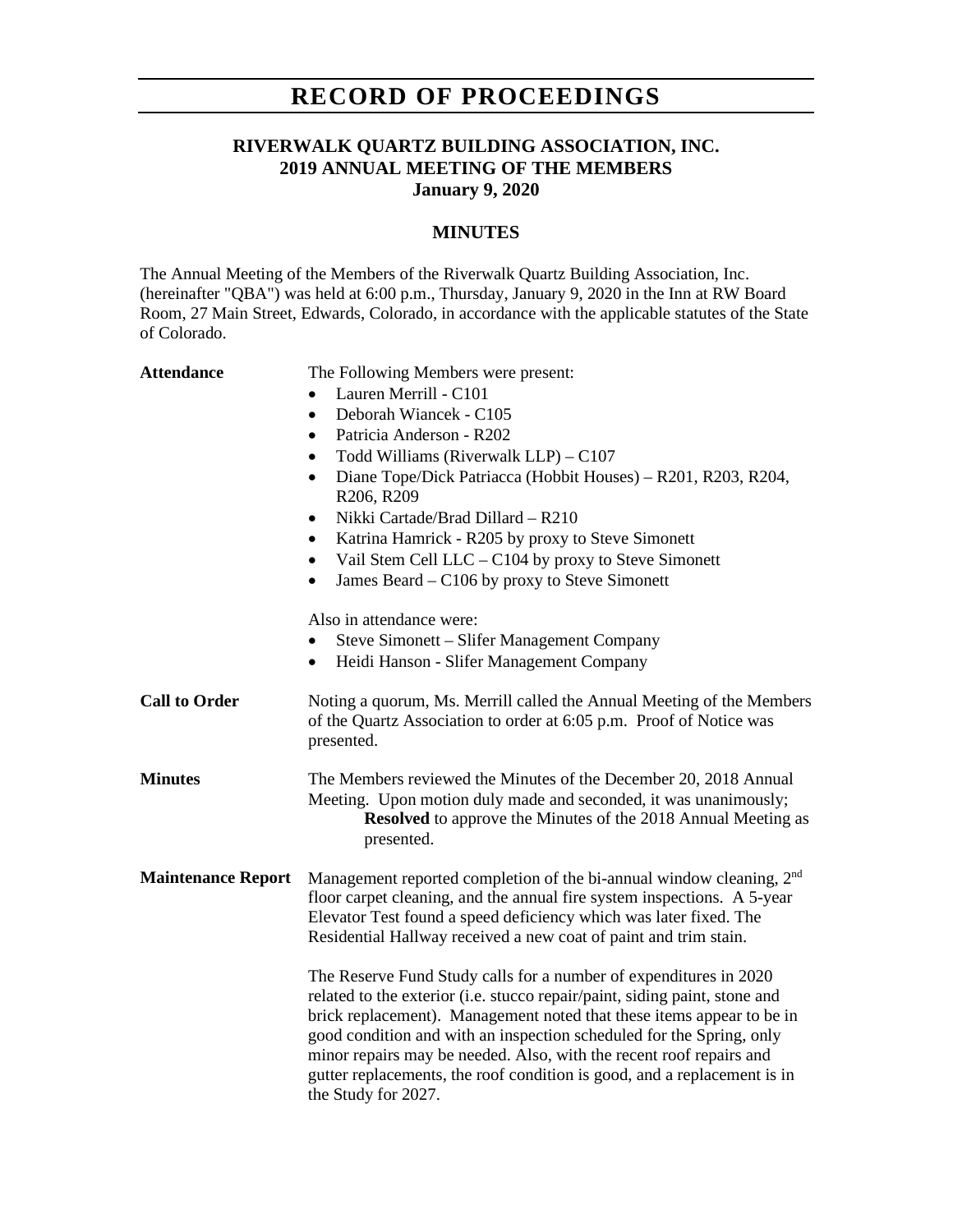# **R E C O R D O F P R O C E E D I N G S**

## **Riverwalk Quartz Building Association January 9, 2020 Annual Meeting Minutes**

| <b>Financials</b>     | Management presented the 2019 Financials. Most all YTD expense<br>categories are at, or under budget. Income exceeds Expenses and is due<br>to savings in Repairs & Maintenance. The Balance Sheet shows 5 CDs<br>with a face value of \$250K coming due 5/4/2020. Total EOY adjusted<br>Reserve Funds are estimated at \$286K. There are no delinquent owner<br>accounts. Upon a motion duly made and seconded, it was unanimously;<br>Resolved to transfer any 2019 Budget Excess Income to the<br>Replacement Reserve Fund.                                                                                                                                                                                                                               |
|-----------------------|--------------------------------------------------------------------------------------------------------------------------------------------------------------------------------------------------------------------------------------------------------------------------------------------------------------------------------------------------------------------------------------------------------------------------------------------------------------------------------------------------------------------------------------------------------------------------------------------------------------------------------------------------------------------------------------------------------------------------------------------------------------|
| 2020 Budget           | The 2020 Proposed Budget was presented. The Executive Board had<br>approved the budget with no increase in assessments. Upon a motion<br>duly made and seconded, it was unanimously;<br><b>Resolved</b> to ratify the 2020 Budget.                                                                                                                                                                                                                                                                                                                                                                                                                                                                                                                           |
| <b>Board Election</b> | As of this meeting, Director Merrill's term is ended. Ms. Merrill was<br>nominated to serve again and there being no other nominations, upon a<br>motion duly made and seconded, by acclamation it was;<br><b>Resolved</b> to have Ms. Merrill continue serving on the Executive<br>Board for another 3 years.                                                                                                                                                                                                                                                                                                                                                                                                                                               |
|                       | The following are the Members of the Executive Board:<br>Deborah Wiancek – Commercial Member, term expiring 2020<br>Patricia Anderson - Residential Member, term expiring 2021<br>Lauren Merrill - At-Large Member, term to expire 2022                                                                                                                                                                                                                                                                                                                                                                                                                                                                                                                      |
| <b>New Business</b>   | The subject of rules regarding owners and tenants moving out and in, as<br>well as rules concerning the remodeling of units, was discussed. The<br>protection of the common areas and the quiet enjoyment of occupants<br>were of the most concern. Management offered to provide the Executive<br>Board with examples of Rules and Regulations from other Associations<br>related to these issues. The Board agreed to take up the ideas and<br>consider resolutions to add new rules to the Association's R&Rs.                                                                                                                                                                                                                                            |
|                       | Mr. Williams, RW Master Association Community Manager, informed<br>the Members that the Master has been investigating the feasibility of<br>installing solar panels on a number of RW roofs in order to offset electric<br>costs. The Quartz building, with its large roof surface area and easy<br>access, would be one that the Master would look at. More specific<br>details are needed before the Master would be in position to present<br>installation costs to the QBA. The Master has also been studying the<br>possibility of installing Electric Vehicle charging stations in the garage,<br>which would be available to the public for a fee. Colorado State funds to<br>assist with the initial costs have been applied for. Interested Members |